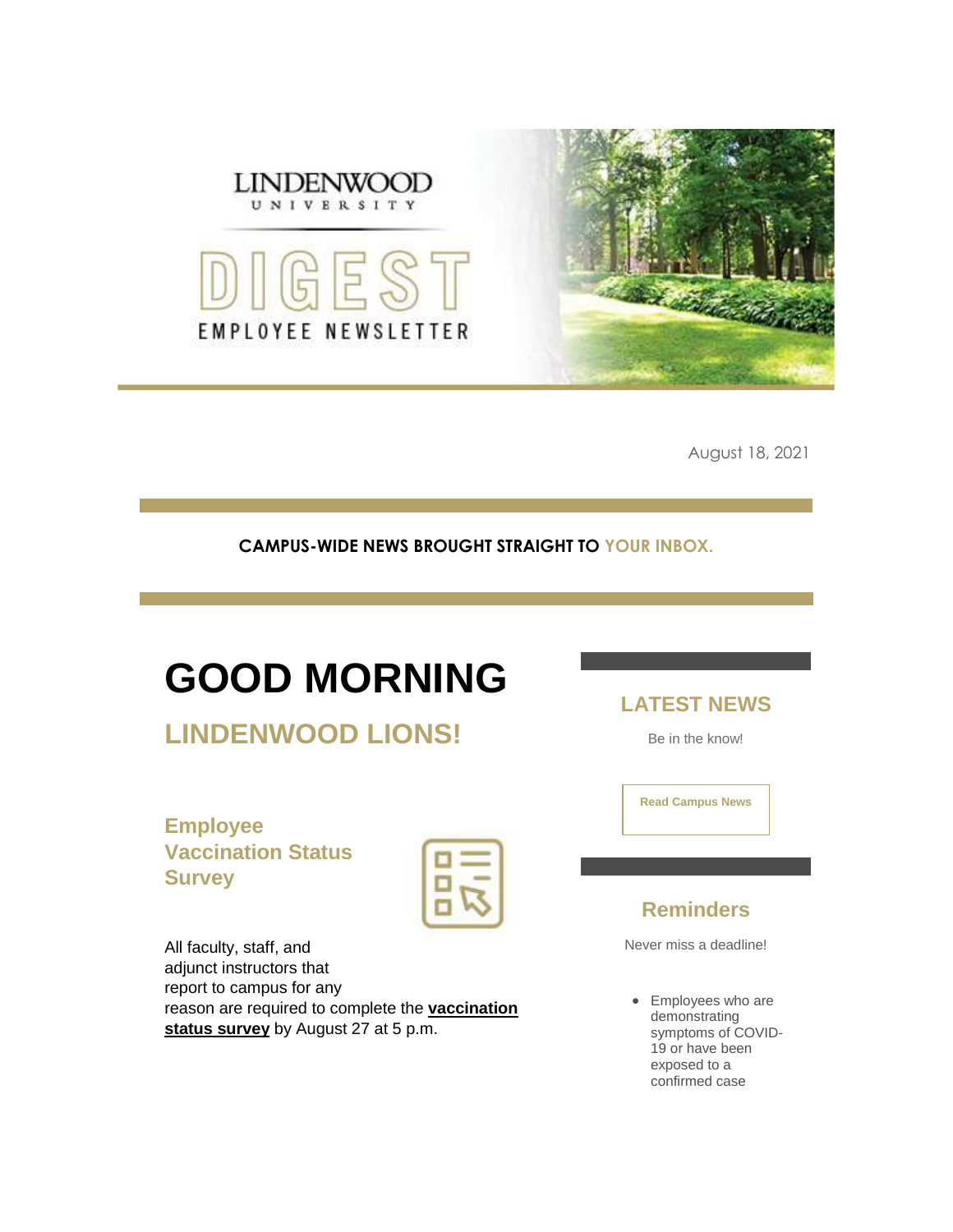Vaccinated employees will complete the survey and upload proof of vaccination within the survey, as well as provide dates that each dose was received.

Unvaccinated employees will complete the survey AND upload a **[current, negative COVID-19 test](https://r20.rs6.net/tn.jsp?f=001MIFHy1fR1RDVP-ciZ0Gu_SkEOLTo1BOHhL68gjRmqSrN100JGKB1UpbsgEnV7ezG_EmuaeFUhKArNkdcV3-L1SkHXMKsEJEwOwIQ3-y8S1fTWztM6aHkPKC1frOMWn-l8ylIu8TB9ipYsUafWJbXVuxP85r4U27kDHeEvkFkxSfIDf1ZLKMMYVJqZwmzVqZRvHrj6mrXh79B5zYOtxVahKDM7F4PYcqADIUsgtT9pBtb723cTate4A==&c=NhJ8yIx2S0BT-RWkpkXGeUP17gap9uZMpuX-4plV52T5oN7-vDL2qQ==&ch=koa8gelN7NVtxwUkGa7yUeiNbVZMuookhOI6oWD6mE9GcOLlsYOO1Q==)** by August 27. Test must be administered August 11- 23.

COVID-19 testing is available today, Wednesday, August 18 at Hyland Arena from 3-4 p.m. Testing available on a walk-in basis.

should complete the **[COVID-19 Initial](https://r20.rs6.net/tn.jsp?f=001MIFHy1fR1RDVP-ciZ0Gu_SkEOLTo1BOHhL68gjRmqSrN100JGKB1Ut8IfxVPEPlidANRpzvwc0DvtsQxFZs1-m26RrVtNDi5rxnbLgW0m8VmzJ8UHQV9gm2hU9WTLA5eg5f6r8u8ZPU9F9ur5fnSYVWwPi8tfAfaCM1M4dKmVIJ_B7k9AUA5nsUkr7iSJ71uHENDQ-_8ib11mFBR4gWmJg==&c=NhJ8yIx2S0BT-RWkpkXGeUP17gap9uZMpuX-4plV52T5oN7-vDL2qQ==&ch=koa8gelN7NVtxwUkGa7yUeiNbVZMuookhOI6oWD6mE9GcOLlsYOO1Q==)  [Assessment Survey](https://r20.rs6.net/tn.jsp?f=001MIFHy1fR1RDVP-ciZ0Gu_SkEOLTo1BOHhL68gjRmqSrN100JGKB1Ut8IfxVPEPlidANRpzvwc0DvtsQxFZs1-m26RrVtNDi5rxnbLgW0m8VmzJ8UHQV9gm2hU9WTLA5eg5f6r8u8ZPU9F9ur5fnSYVWwPi8tfAfaCM1M4dKmVIJ_B7k9AUA5nsUkr7iSJ71uHENDQ-_8ib11mFBR4gWmJg==&c=NhJ8yIx2S0BT-RWkpkXGeUP17gap9uZMpuX-4plV52T5oN7-vDL2qQ==&ch=koa8gelN7NVtxwUkGa7yUeiNbVZMuookhOI6oWD6mE9GcOLlsYOO1Q==)**



**[Join LindenConnect](https://r20.rs6.net/tn.jsp?f=001MIFHy1fR1RDVP-ciZ0Gu_SkEOLTo1BOHhL68gjRmqSrN100JGKB1UhxqQMvx4rBL1yPGp-QWsuE39YY7EHnPXY5_jdA4qFy72QsvpAlg1b476D6aljmjwx4A0P59kAPqeU8aNx6Inqz11BTcUv24rkLBcaHVVJKt-orrH_kWCI8=&c=NhJ8yIx2S0BT-RWkpkXGeUP17gap9uZMpuX-4plV52T5oN7-vDL2qQ==&ch=koa8gelN7NVtxwUkGa7yUeiNbVZMuookhOI6oWD6mE9GcOLlsYOO1Q==)**

 $\mathbf{I}$  ල

**Blue Note 5K Race**

Lindenwood faculty and staff is invited to participate in the annual **[Blue Note 5K](https://r20.rs6.net/tn.jsp?f=001MIFHy1fR1RDVP-ciZ0Gu_SkEOLTo1BOHhL68gjRmqSrN100JGKB1UoTS8kh2sabkAwtkNdEJ-rnPWIGGFdhFCxyumweJRtIJtKM_DTTLAIQ8E6CA-YJdrXEUjzy13t8eWjvYeAOkBFY0pLgMMTUjwth5P-n38qWs8vvthNJRMO5NLbLaR_tXaLUvJKy62ywiWMUYM60_lzYnFB2UF9_KjCnaYmIEJ259jZfq6BrRcA4=&c=NhJ8yIx2S0BT-RWkpkXGeUP17gap9uZMpuX-4plV52T5oN7-vDL2qQ==&ch=koa8gelN7NVtxwUkGa7yUeiNbVZMuookhOI6oWD6mE9GcOLlsYOO1Q==)  [race](https://r20.rs6.net/tn.jsp?f=001MIFHy1fR1RDVP-ciZ0Gu_SkEOLTo1BOHhL68gjRmqSrN100JGKB1UoTS8kh2sabkAwtkNdEJ-rnPWIGGFdhFCxyumweJRtIJtKM_DTTLAIQ8E6CA-YJdrXEUjzy13t8eWjvYeAOkBFY0pLgMMTUjwth5P-n38qWs8vvthNJRMO5NLbLaR_tXaLUvJKy62ywiWMUYM60_lzYnFB2UF9_KjCnaYmIEJ259jZfq6BrRcA4=&c=NhJ8yIx2S0BT-RWkpkXGeUP17gap9uZMpuX-4plV52T5oN7-vDL2qQ==&ch=koa8gelN7NVtxwUkGa7yUeiNbVZMuookhOI6oWD6mE9GcOLlsYOO1Q==)** on September 26 as a part of the Lindenwood Team. The annual run, presented by Together Credit Union, is back in person and has a virtual option this year. Runners will receive 5K swag and a finisher medal. Lindenwood faculty and staff will not only receive the Blue Note 5K race goodie bag but will also receive a customized Lindenwood Team shirt!

In addition, Lindenwood will be paying for the first 75 faculty and staff members who register by August 27.

To register, **[click here](https://r20.rs6.net/tn.jsp?f=001MIFHy1fR1RDVP-ciZ0Gu_SkEOLTo1BOHhL68gjRmqSrN100JGKB1UoTS8kh2sabk3XLo0EDVKfRz33grc5UjpeeWmTSruDoJ0PvDhiJ7a1zmAoFoG1JgndMUJttIkFy1ot8NaHI_pgWuWWiSUuzbp9Sq9ncAXUFNNEsM1Q_zI4caWczXLD5c68qDlwsuyzt7&c=NhJ8yIx2S0BT-RWkpkXGeUP17gap9uZMpuX-4plV52T5oN7-vDL2qQ==&ch=koa8gelN7NVtxwUkGa7yUeiNbVZMuookhOI6oWD6mE9GcOLlsYOO1Q==)**, enter the code BLUESLU2021 and use your Lindenwood email address when registering. From the drop-down menu under "Virtual Run Packet Pickup/Shipping Option", select from any of the three available options. Any date/location you choose is fine, since the Lindenwood special events team will be picking up everyone's packets and will be hosting packet pickups for Lindenwood participants at Warner Hall the week of September 20.

If you have any questions, please reach out to Rachael Heuermann at **[rheuermann@lindenwood.edu](mailto:rheuermann@lindenwood.edu)**.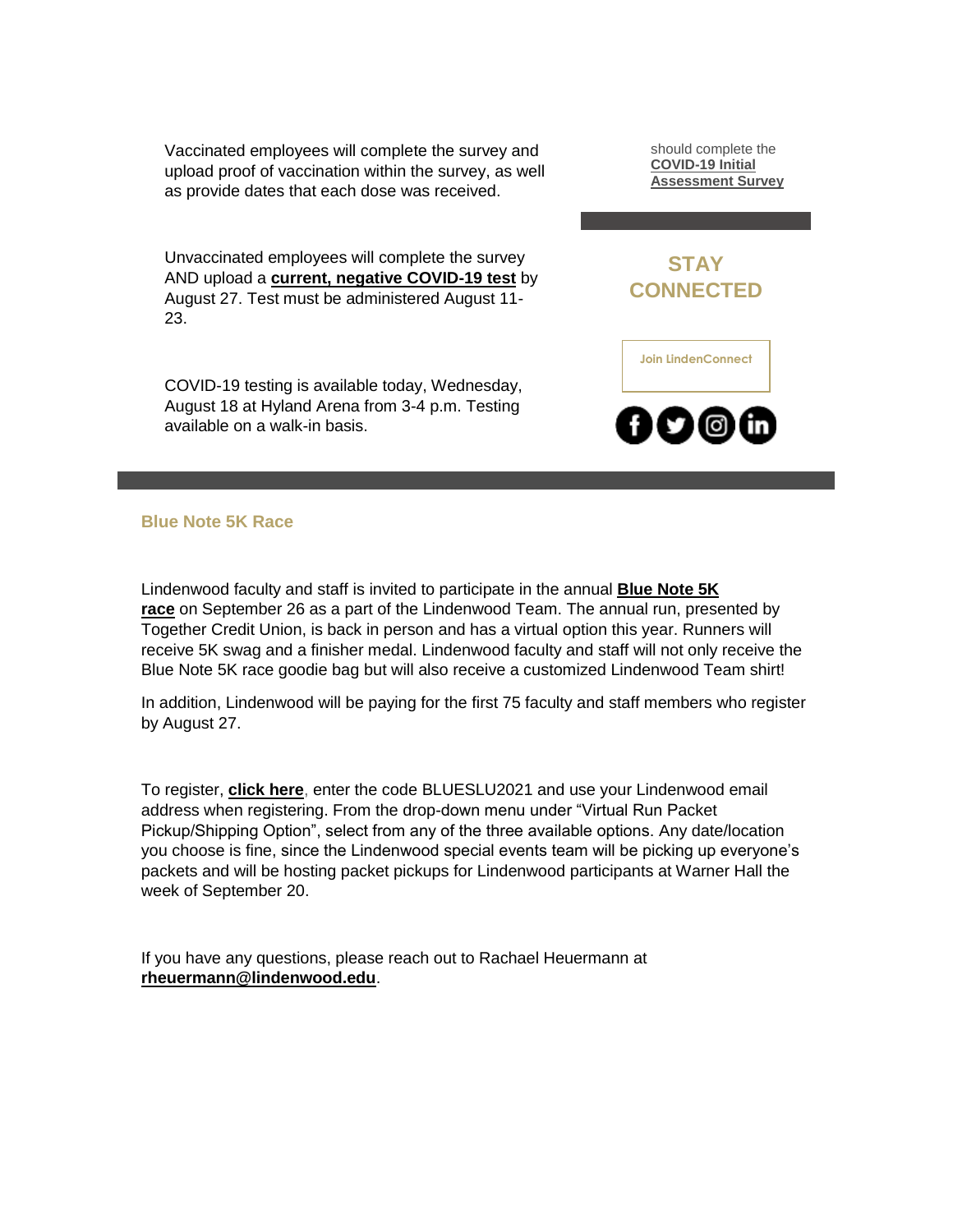The LindenWell team will also provide Wellbucks for those who register and participate! Please let Whitley (**[WHuxhold@lindenwood.edu](mailto:WHuxhold@lindenwood.edu)**) know if you register for the event.

#### **Notary Public**

Are you in need of a notary who serves as an impartial witness in performing a variety of official fraud-deterrent acts related to the signing of important documents?

We have several employees (listed below) on campus that have been commissioned to notarize the University's important documents. Reach out to one of them when the need for a notary arises.

Jessica Bucci, Julie Hoffman, Sharon Wescott, Kevin Manley, Brittany Brown, Trish Schodrowski, Lynn Russell, and Monica Seiter.

#### **Early Rec Hours for Faculty and Staff!**

The Evans Commons Rec Center will open one hour early at 6 a.m. on Wednesdays during the Fall 2021 semester for faculty and staff members only! If you have any questions to reach out to Richie Provaznik at **[rprovaznik@lindenwood.edu](mailto:rprovaznik@lindenwood.edu)** or extension 2568.

#### **The Library is Here to Help!**

As the semester begins, the library is here to help both faculty and students.

Librarians can help students learn about the research process and the how to use our resources to succeed. We can come to class virtually or in-person for a library instruction covering the topics of your choice. **[Request one today!](https://r20.rs6.net/tn.jsp?f=001MIFHy1fR1RDVP-ciZ0Gu_SkEOLTo1BOHhL68gjRmqSrN100JGKB1UoTS8kh2sabkat32Vr0ccLn1wlJDHi2JQ_g-OATY3fz3n3LDwDr8Zz0Pman45CG7VJVmDl2VERTRLCN1YBnk66TkRoXO4uNkjt8_HeSrcsDhtPE7VlJGwMaS-N4Zaiymx9wmM-CRWkADSg5nyzzwuXTDGG0tFDS0jH1nFDXO3Sbw&c=NhJ8yIx2S0BT-RWkpkXGeUP17gap9uZMpuX-4plV52T5oN7-vDL2qQ==&ch=koa8gelN7NVtxwUkGa7yUeiNbVZMuookhOI6oWD6mE9GcOLlsYOO1Q==)**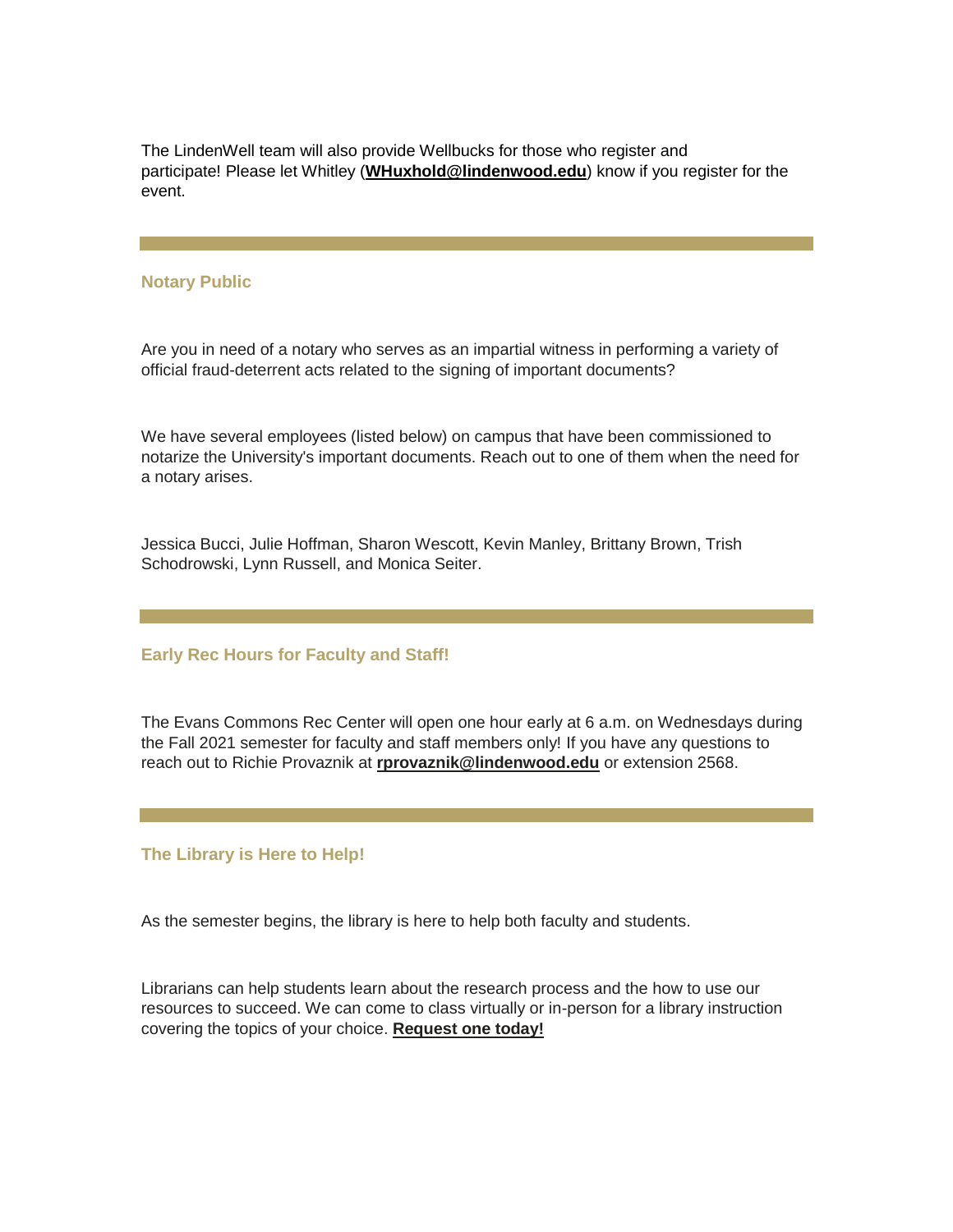We are also happy to help support your courses! If there are books or other materials you would like to see added to our collection, please use our **[Faculty Request form](https://r20.rs6.net/tn.jsp?f=001MIFHy1fR1RDVP-ciZ0Gu_SkEOLTo1BOHhL68gjRmqSrN100JGKB1UoTS8kh2sabkVEiIm9v91vNHREnYCxxps52t-k8AZ2SOQ_0ns49OfUzR9AOL5cnO_LxI9NAafmc_EMVbnQ2kE-qrsZ30CiNehhtMJMJDQ8KVxVvsC0U4fBoATREDnRr6Nc9BQVUtxfPBLm5b2heMHdh7y5Xw_0cRrQ==&c=NhJ8yIx2S0BT-RWkpkXGeUP17gap9uZMpuX-4plV52T5oN7-vDL2qQ==&ch=koa8gelN7NVtxwUkGa7yUeiNbVZMuookhOI6oWD6mE9GcOLlsYOO1Q==)**.



# **Q2 MOMENTS**

We have so many people living out the Q2 culture of Service Excellence this summer, here are just a few examples!

"I call Amy Goellner quite frequently for assistance with hiring adjunct faculty and student employees. She consistently goes above and beyond answering my questions by offering to "take the lead" or complete tasks that make the process faster and more efficient. She is always so patient and kind (even when I call and ask a question I know I have asked

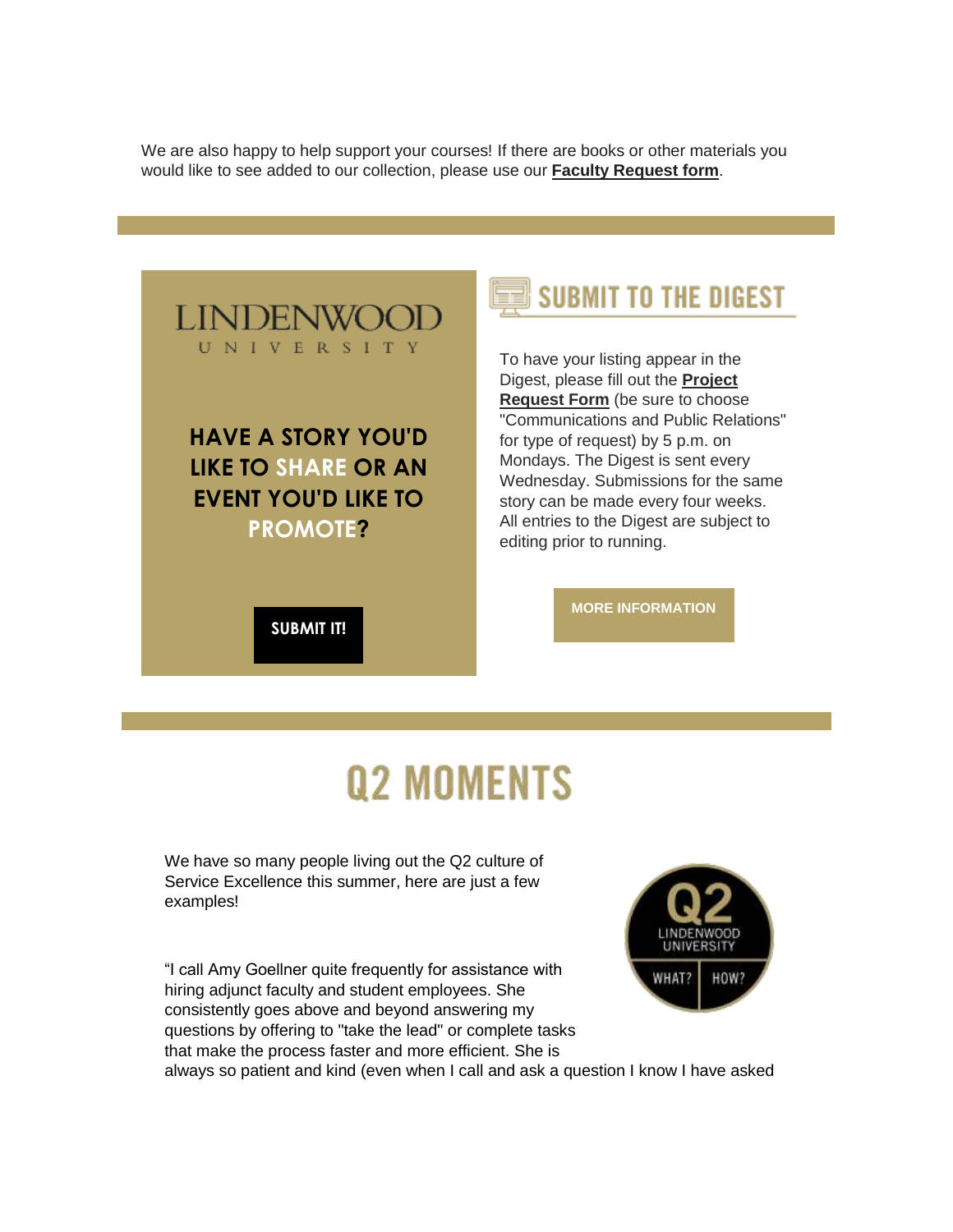before). She is an excellent team player and very collegial. We are all very lucky to have her as a part of the Lindenwood community. Thank you Amy!"

"Maureen Green was very helpful in collaboration, structure, and design of the newest advising degree checklists for the College of Science, Technology, and Health. With the help of documents provided and input on design, the Mathematical, Computer, and Natural Sciences side of the College was able to closely match the design layout with the social and behavioral sciences side of the College. This gave the advising documents a more unified look. Her teamwork and help was very helpful! Additionally, "Alison Albee was a huge help in completing the new advising degree checklists for faculty to help guide students. Alison helped come up with a good design, valuable information, and even piloted the use of them before releasing them to the rest the faculty and staff in the College of Science, Technology, & Health. She was wonderful to collaborate with during this process."

Keep up the incredible service and teamwork!

**-Q2 Team**

**[Submit Your Q2 Moment](https://r20.rs6.net/tn.jsp?f=001MIFHy1fR1RDVP-ciZ0Gu_SkEOLTo1BOHhL68gjRmqSrN100JGKB1UnG_2Fp-K3QL31PJ0KmQmo9mbHDsrqkn26vb6EXvixY3BdQb56JNRZFBaHGr0iPwl1YURrbg_Y8Fndw08sJQJF64E1cXBIsZqm6NkFvG5rsIMFXCfS6-pkPm8dGZ9KdS6faxKC1qx3BQ3eLA-c159kP0RxRc9kHd4K4ualY3jLZSC4hfEpISCS99j_a5TwYcVjUVSb3l-MflKaqjQgL9PgiYMJbRGNYrYQ==&c=NhJ8yIx2S0BT-RWkpkXGeUP17gap9uZMpuX-4plV52T5oN7-vDL2qQ==&ch=koa8gelN7NVtxwUkGa7yUeiNbVZMuookhOI6oWD6mE9GcOLlsYOO1Q==)**

## **LINDENWO** UNIVERSITY

LEARNING ACADEMY

#### **August Staff Administrator Development Sessions**

The staff administrator 1 & 2 sessions are canceled this month due to schedule conflicts with student move-in days. Remember to add the September – December sessions to your schedule and calendar.

- This is an online event. **[Registration Staff Admin 1](https://r20.rs6.net/tn.jsp?f=001MIFHy1fR1RDVP-ciZ0Gu_SkEOLTo1BOHhL68gjRmqSrN100JGKB1UoTS8kh2sabktE4jBkQHtbauI_OlL0sIZAQLAX4x10P-pTigBpIFnCRw-INQnO_4VEPngFvMPpUzspI5AnnEKk0SXSgnQKB9bWxemDbG3A1kGUg_c96rtQM=&c=NhJ8yIx2S0BT-RWkpkXGeUP17gap9uZMpuX-4plV52T5oN7-vDL2qQ==&ch=koa8gelN7NVtxwUkGa7yUeiNbVZMuookhOI6oWD6mE9GcOLlsYOO1Q==)**
- This is an online event. **[Registration Staff Admin 2](https://r20.rs6.net/tn.jsp?f=001MIFHy1fR1RDVP-ciZ0Gu_SkEOLTo1BOHhL68gjRmqSrN100JGKB1UoTS8kh2sabk317xrzkJMxPOGQjogk1rfQiOlTC_6aUhFxuWphWbRK92rueTbx5AwRhyLjP6-By2bMvhrLz8boOp17lOJKO-hxYXpleRpf7hwJgKuJR0O_I=&c=NhJ8yIx2S0BT-RWkpkXGeUP17gap9uZMpuX-4plV52T5oN7-vDL2qQ==&ch=koa8gelN7NVtxwUkGa7yUeiNbVZMuookhOI6oWD6mE9GcOLlsYOO1Q==)**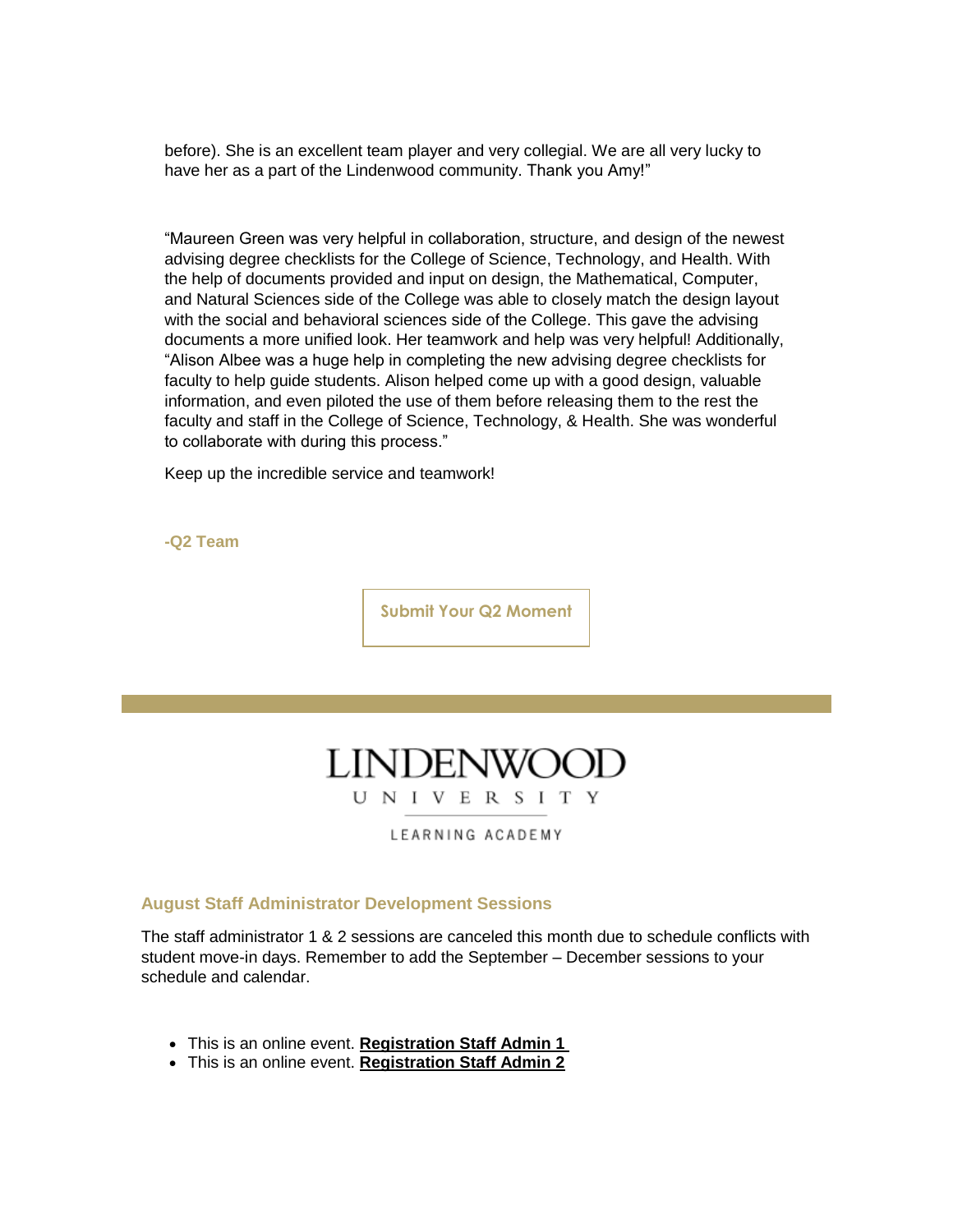#### **Staff Performance Evaluation**

| <b>Annual Evaluation Cycle for Staff</b> |                          |                                    |                       |                                     |                        |                       |                         |  |  |
|------------------------------------------|--------------------------|------------------------------------|-----------------------|-------------------------------------|------------------------|-----------------------|-------------------------|--|--|
| Evaluation<br><b>Cycle Begins</b>        | Complete<br>Annual Goals | Enter<br>Evidence and<br>Comments. | Complete<br>Self-Eval | Complete 360<br>Eval<br>(tentative) | Complete<br>Final Eval | Confirm Final<br>Eval | Empl<br>Recor<br>tion t |  |  |
| September 1                              | September 15             | September 1-<br>July 15            | May 1-July 15         | June 15 - July 1                    | July 16-<br>August 15  | August 31             | Novem                   |  |  |

Dates to remember:

- Final evaluations were due on **August 15**
- Goals for 21-22 cycle should be entered by staff from **September 1 - 15**

#### **LindenCircle – Understanding Tracking Items and Response to Risk Data**

**August 19, 10 – 11 a.m.**

LindenCircle is a web-based success and advising tool that improves the way we support student success at Lindenwood University. Students, faculty and staff can manually raise alerts or flags during times when additional attention and support may be needed. Faculty and staff can lead students to support services using referrals and to-do's. Student success is a moving target and students need different kinds of encouragement and support at different times. LindenCircle will engage students by helping them be informed and prompting them to act when necessary. In this session, the LindenCircle focus will be on raising flags and the communication flow associated with those flags. Please

#### **Culture Connection: Diving Into LU's Culture for New Employees**

**August 19, 9:30 – 10:30 a.m.**

Welcome to Lindenwood University! We would like to invite employees hired from December 2020 – August 2021 to participate in the Professional Learning Community (PLC) for new hires where we will explore Lindenwood's mission, values, and culture of Q2 service excellence and learn how to apply them to your daily work. Culture Connection is a 6-week PLC hosted by the Learning Academy. You will learn where we have been, where we are going, and what it looks like to be an employee at Lindenwood University. You will hear from university leaders and Q2 Champions throughout these 6 sessions.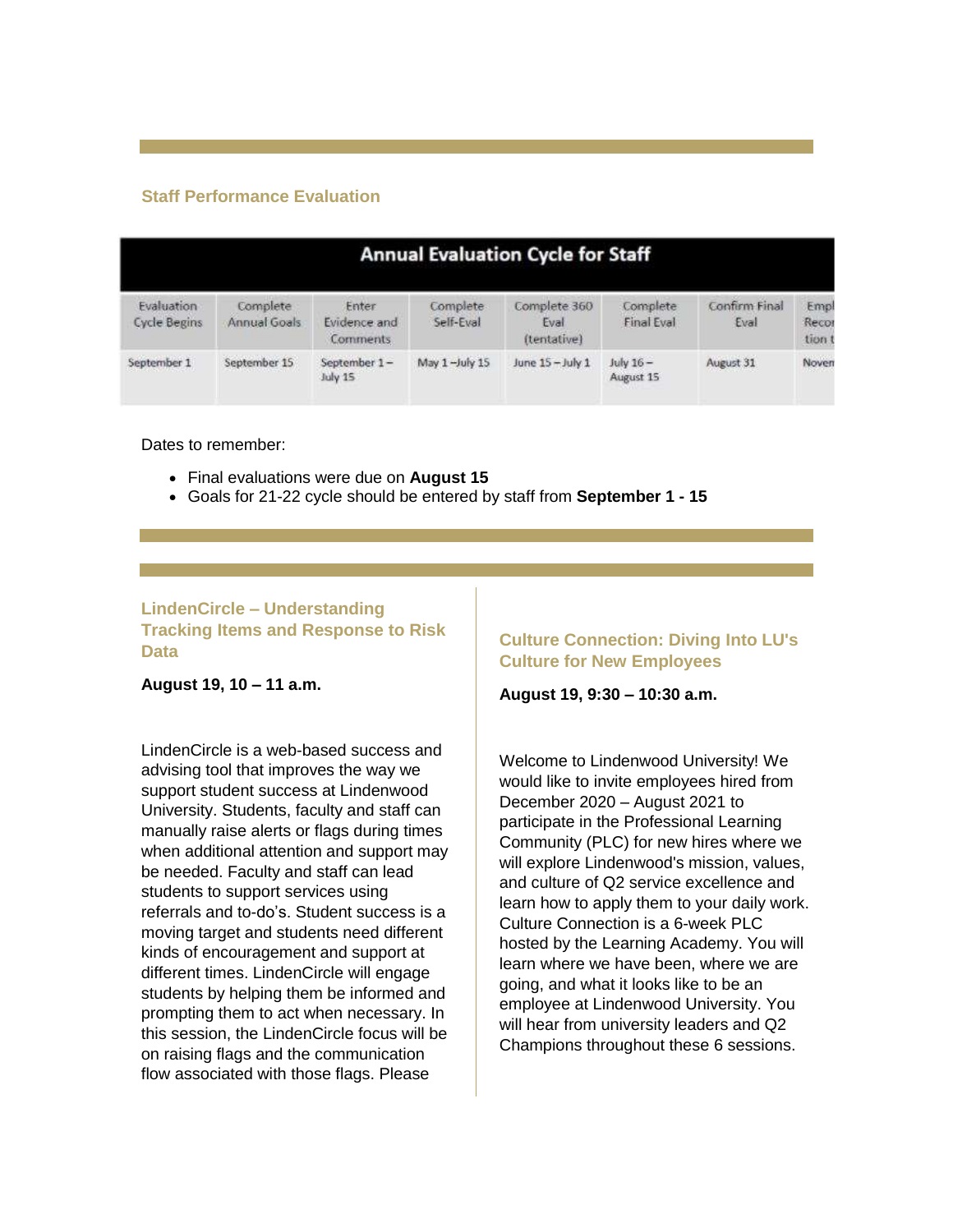join us for a live training session to see what LindenCircle has to offer and how you can use it during the 21-22 academic year.

#### **[Register](https://r20.rs6.net/tn.jsp?f=001MIFHy1fR1RDVP-ciZ0Gu_SkEOLTo1BOHhL68gjRmqSrN100JGKB1UoTS8kh2sabk3u88aZyIbU3PCdonq_cDLq9P22glH_9TUO1vM63TOuU857nCX42wYC3aWlLV18j7Mg0D8qj9Aj9NCKdfbpDkRcV-fbvl0vd8tDR3wO39oCj0EE1Py9vihZI9yrCbl_Ri&c=NhJ8yIx2S0BT-RWkpkXGeUP17gap9uZMpuX-4plV52T5oN7-vDL2qQ==&ch=koa8gelN7NVtxwUkGa7yUeiNbVZMuookhOI6oWD6mE9GcOLlsYOO1Q==)**

**[Register](https://r20.rs6.net/tn.jsp?f=001MIFHy1fR1RDVP-ciZ0Gu_SkEOLTo1BOHhL68gjRmqSrN100JGKB1Uvlju7j-iLf-Q7AIoL3rryo35Cd42Vxrkhkmue_wT3Q-N9L9X1Qr2eTWlnpnkk-oVS2l1iG3MtA4xEko3a9C60ZCIUafwLpZStv5VLGIfLK4qisjS6ivvJqw2V8j1NOqcw==&c=NhJ8yIx2S0BT-RWkpkXGeUP17gap9uZMpuX-4plV52T5oN7-vDL2qQ==&ch=koa8gelN7NVtxwUkGa7yUeiNbVZMuookhOI6oWD6mE9GcOLlsYOO1Q==)**

#### **Respondus Workshop**

**August 19, 1 – 1:30 p.m.**

The Respondus training will provide a broad overview of the Respondus Lockdown Browser and Respondus Monitor. Topics covered will include:

• Adding LockDown to the Course **Navigation** 

- Using these tools for Canvas quizzes
- Adjusting the settings for these tools
- Using Respondus with third party applications (ie Cengage)
- Accessing and reviewing reports
- Preparing students to use these tools

**[Register](https://r20.rs6.net/tn.jsp?f=001MIFHy1fR1RDVP-ciZ0Gu_SkEOLTo1BOHhL68gjRmqSrN100JGKB1UoTS8kh2sabkUVbWmCcMWMXPY_ESMJAxzI6PoeyQc6M0wUEsNBDW7KJOn6shCAKnL-Z4QoJ9LhnF8dJET3N67Xh7Uwh2UG2wT6ZbSo0oQ4o9fLu3Mf-_AUU=&c=NhJ8yIx2S0BT-RWkpkXGeUP17gap9uZMpuX-4plV52T5oN7-vDL2qQ==&ch=koa8gelN7NVtxwUkGa7yUeiNbVZMuookhOI6oWD6mE9GcOLlsYOO1Q==)**

#### **Open OWL/BB Labs: Get Help Using the Classroom Recording Technology**

**August 19 and 20, 9 – 11 a.m.**

Registration: N/A

Location: LARC 124

Learn to record and stream your lectures through Canvas Conferences (BigBlueButton). This training will cover: setting up a Conference, uploading a presentation, sharing your screen, and managing settings. We'll also show you how to turn on the OWL webcam and microphone when teaching from a classroom on-campus.